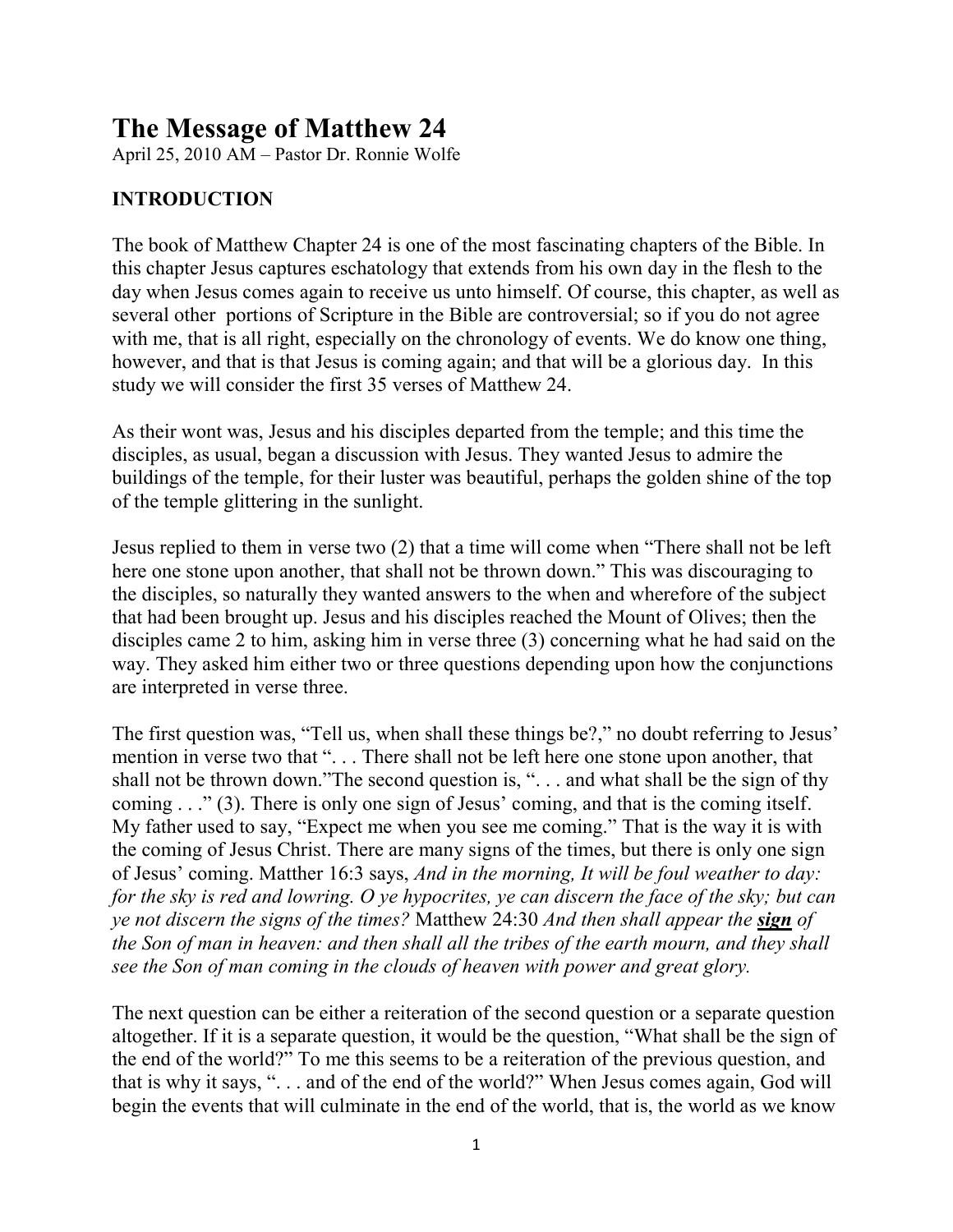it. There was an antediluvian world, mentioned by Peter as "the old world" (2 Peter 2.5) and "the world that then was." In the same verse Peter mentions the "world of the ungodly" meaning the world as it was when the flood came upon the earth. Mark 10:30 *But he shall receive an hundredfold now in this time, houses, and brethren, and sisters, and mothers, and children, and lands, with persecutions; and in the world to come eternal life.* In our text, it all goes together speaking of the same event: "and what shall be the sign of thy coming, and (or even) of the end of the world

## THE CHRISTIAN TRIBULATION (24:4-14)

In verse four (4) Jesus begins to explain three significant tribulations in a small manner of detail beginning with a tribulation that will affect all believers. Let us read Matthew 24:4- 14, which will give some detail about what I call The Christian Tribulation. The first thing Jesus mentions is false Christs (5). Remember that even in New Testament times a man named Simon made himself out to be "some great one" mentioned in Acts 8:9. Perhaps this was the beginning of the fulfillment of this prophecy by Jesus.

The Second thing mentioned in this Christian Tribulation is the fact that wars and rumors of wars will come, but it is not the end (6-8). Thirdly, there will be personal persecution and hatred of God's people for the name of Jesus Christ. Fourthly, false prophets will deceive many (11). These are they who take the truth of God's word and pervert it (Gal. 1:7) "pervert the gospel of Christ." They pervert not only the Gospel but also other foundational doctrines that lead many into false religion. Then Fifthly iniquity shall abound and get worse and worse (12): 2 Tim. 3:13 *But evil men and seducers shall wax worse and worse, deceiving, and being deceived*. Sixth, the love of many shall wax cold (12). Revelation 2:4 *Nevertheless I have somewhat against thee, because thou hast left thy first love*. In this church at Ephesus the people had left their first love. This is the beginning of the fulfillment of the prophecy mentioned here in Matthew 24. Has your love for the Lord grown cold? Read your Bible. Pray to your God. Assemble with God's people. It is the only way to warm up Christianity. Believe with all your heart that God sent Jesus Christ to pay for sins, that he died on the cross and was buried, and that he resurrected from the dead the third day after his death. The faith in that transaction should never grow old or cold, not just for Christ but for one another. Our love for God should continue. John 15:9 *As the Father hath loved me, so have I loved you: continue ye in my love*.

In verse 13 Jesus states that those who are genuinely saved will endure unto the end. That is the very nature of our salvation. John 10:28 *And I give unto them eternal life; and they shall never perish, neither shall any man pluck them out of my hand*. The Gospel of the kingdom (the only Gospel that there is or ever was or ever shall be) will be preached in all the world unto all nations, and then the end will come.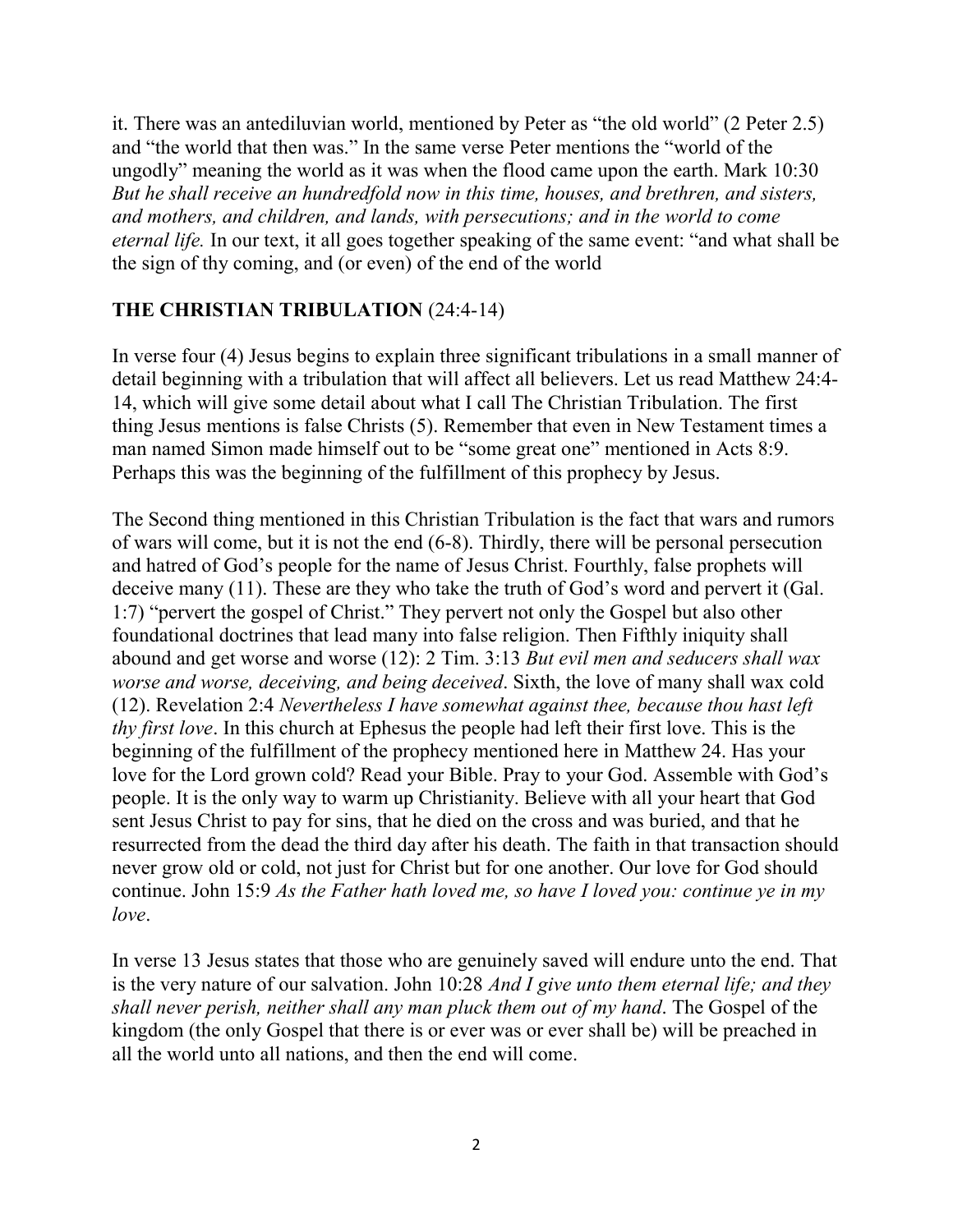#### THE JEWISH TRIBULATION (24:15-28)

Jesus, talking to the people here present as well as giving a message to generations to follow, warns of the abomination of desolation (or literally, the abomination that makes desolate) in regard to the nation of Israel itself. This is not a statue put in the temple of God, this having happened before the destruction of the temple in 70 AD, but the Roman army that is going to come upon Jerusalem to plunder and make desolate the temple and the city of Jerusalem: Luke 21:20 *And when ye shall see Jerusalem compassed with armies, then know that the desolation thereof is nigh*.

When this abomination is seen, those in Judea were to flee to the mountains (16), and those on the housetop were not to go inside to pack for their trip out of the city (17-18). The trip will not be an easy one, so there is a woe pronounced upon those who have little children (19) and a woe in case this abomination come in the winter or upon the Sabbath day, which would make traveling very difficult–weather in the winter and legal restrictions on the Sabbath day. This Jewish tribulation, verse 21 tells us, is one that is greater than any tribulation which has ever come upon the Jewish nation, and one that is unlike any that will ever again come upon the Jews. This is greater than the bondage of the Hebrews in Egypt, greater than the captivity at Babylon, greater than the calamities which happened under the Maccabees, which happened in the period between the Old and New Testaments. The only historian who witnessed and gave the history of this destruction of Jerusalem and the temple in 70 AD is Josephus, and his description is very graphic regarding the details of this horrible, unsurpassed cruelty by the Romans upon the city of Jerusalem. Notice some quotes by Josephus:

...the famine was too hard for all other passions...children pulled the very morsels that their fathers were eating out of their very mouths, and, what was still more to be pitied, so did the mothers do as to their infants...but the seditious [Jews] everywhere came upon them immediately and snatched away from them what they had gotten from others...they also invented terrible methods of torment to discover where any food was... (Jewish Wars 5.10.3)

Neither did any other city ever suffer such miseries, nor did any age ever breed a generation more fruitful in wickedness than this was, from the beginning of the world. (Jewish Wars 5.10.4)

...but they [Romans] ran every one through whom they met with, and obstructed the very lanes with their dead bodies, and made the whole city run down with blood, to such a degree indeed that the fire of many of the houses was quenched with these men's blood. (Jewish Wars 6.8.5)

...but for all the rest of the wall, it was so thoroughly laid even with the ground by those that dug it up to the foundation, that there was left nothing to make those that came thither believe it had ever been inhabited (Jewish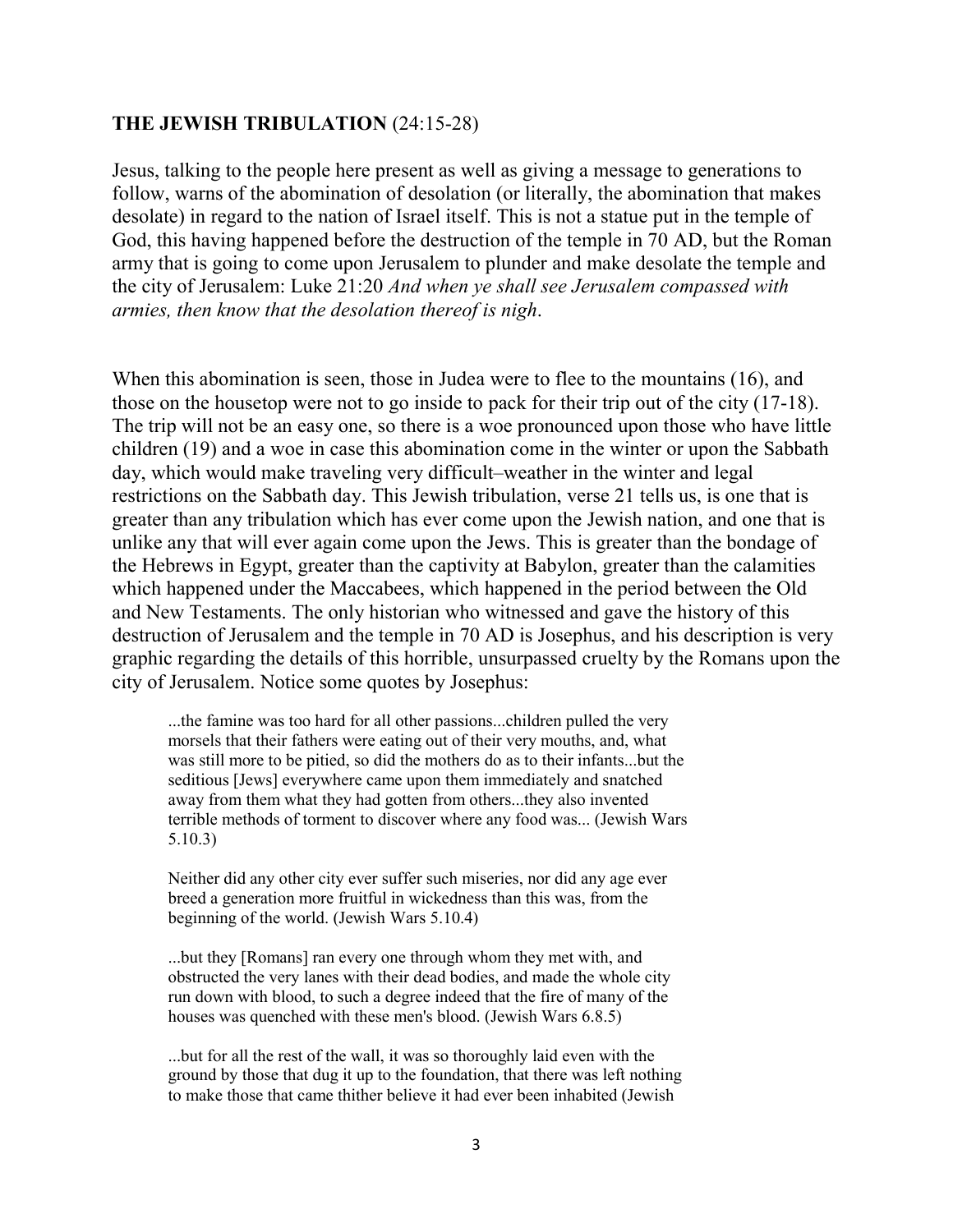Wars 7.1.1)

Even the holocaust in the second World War against the Jews was not as seriously wicked and destructive as this one in 70 AD against the city of Jerusalem and the temple of God. Some may be offended at that statement, but it is simply a statement of fact, not an opinion of emotion, disrespect or prejudice. Even though the whole world hate and turn against Israel, there will never be a time again on this earth that the Jewish nation will experience the cruelty and destruction that took place in this historic event. In our text verse 22 explains that, if the days of this tribulation had not been shortened, there would be no flesh left in the city of Jerusalem; they all would have been eradicated. For the elect's sake, the days were shortened. We can call this, perhaps, prevenient grace for those in Jerusalem who would later come to know Jesus Christ as personal Savior. During that time of Jewish tribulation, there will be some who say, "Lo, here is Christ." They will try to persuade people that Jesus has returned and that he is in the desert or in the secret chambers, 23-26. But the disciples of Jesus Christ are not to believe it, and the reason they are not to believe it is because of Matt. 24:27-28 (Read).

## THE GREAT TRIBULATION (24:29-31)

Immediately after the Christian and Jewish tribulations have ended, at the end of this age, the sun and the moon will be darkened, the stars will fall from heaven, and the powers of the heavens will be shaken (verse 29). Then, or at the same time, Jesus, the Son of man, will appear, which is the sign of his coming, the tribes of earth will mourn, because they will see the Son of man coming in the clouds with power and great glory. At the same time other scriptures call it "that day." The angels will come with the sound of a trumpet, and they will gather God's elect from the four winds, from one end of heaven to the other (31).

Let us turn to Revelation 7:13-14 -- *And one of the elders answered, saying unto me, hat are these which are arrayed in white robes? and whence came they? 14 And I said unto him, Sir, thou knowest. And he said to me, These are they which came out of great tribulation* (literally, tribulation, the great one)*, and have washed their robes, and made them white in the blood of the Lamb.* God's elect will be brought "out of," "out away from" the Great Tribulation; so the believer does not need to worry about the Great Tribulation.

What will this tribulation be like? Well, we can read about it in Revelation Chapters 8-9: These are called the seven trumpets: (1) Hail and fire upon the earth, and the trees and grass burned up. (2) A great mountain burned, and a third part of the sea became blood, and a third part of creatures in the sea died and a third of the ships destroyed. (3) A large star fell from heaven upon the rivers and fountains of water. It was called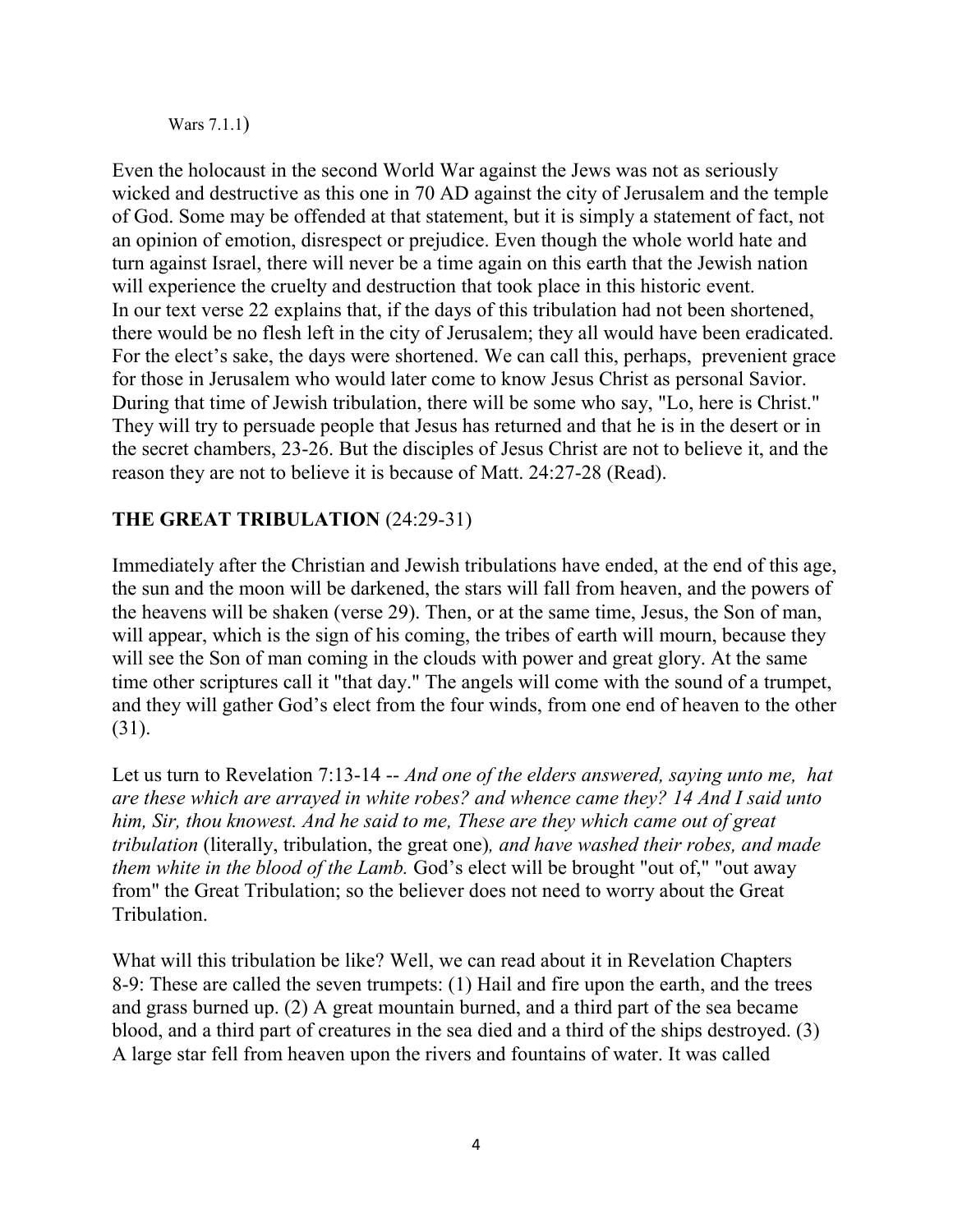Wormwood (bitter), and a third of water became bitter, and many people died from drinking it. (4) Fourth part of the sun was smitten and a third part of the moon and stars did not give their light. Then the last three parts of the Great Tribulation are called Woes. (5) A Star (probably Jesus) came to earth from heaven, and he had the key to the bottomless pit. When he opened the pit, smoke came from the pit like a great furnace, darkening the sun and the air. Then locusts came out of the pit like scorpions with great power. They were not to hurt any part of earth itself but only lost men. They were to torment men for five months, which is the normal life of locusts. This torment is so bad that men will seek death and cannot find it. (6) Four angels were loosed from the River Euphrates prepared for war with 200 million horsemen. This battle killed a third of the men on the earth. Of the men who were left from this slaughter, not even one repented of his evil works, and they continued to worship devils and idols (9:20) (7).

When the seventh angel sounded (11:15), the kingdoms of the world become "the kingdoms of the Lord, and of his Christ; and he shall reign forever and ever."

### LEARNING A PARABLE (24:32-37)

This is a parable of the "fig tree." On the fig tree we want to notice the tender leaves, not the full-grown leaves. The things that Jesus tells "this generation" is that the leaves of the fig tree are just beginning to grow, and there are many things that this generation can see (be fulfilled) that will give evidence that what Jesus is teaching is true. If the events in this generation are true and be experienced by this generation, then they should believe those things that are future, or those things that will take place after "this generation." Jesus declared that his words shall not pass away (verse 35). They are true and can be trusted. However, this generation needs to know, as well as our own generation, that "that day and hour knoweth no man, no, not the angels of heaven, but my Father only. But as the days of Noe were, so shall also the coming of the Son of man be."

Many in that generation lived to see the Christian persecution which came upon the churches of God through Saul, through the Roman government, and from the Jews themselves. Many, such as some of the apostles, and especially the apostle John experienced the destruction of Jerusalem in 70 AD. John probably wrote the book of Revelation around 90-95 AD, some 20 to 25 years after this second prediction of the Lord in Matthew 24. Therefore, if these two tribulations are true, then we must believe that the third one is to come. John spends much of his book telling us about the Great Tribulation that will come upon the world. That tribulation is yet to come.

We cannot do anything about the two tribulations that have already come, but the one that is to come is to be preached, and we are to warn people to flee the wrath to come (Matt. 3:7). Now we must know that God has delivered us who are saved from that wrath that is to come: 1 Thessalonians 1:10 *And to wait for his Son from heaven, whom he raised from the dead, even Jesus, which delivered us from the wrath to come*.